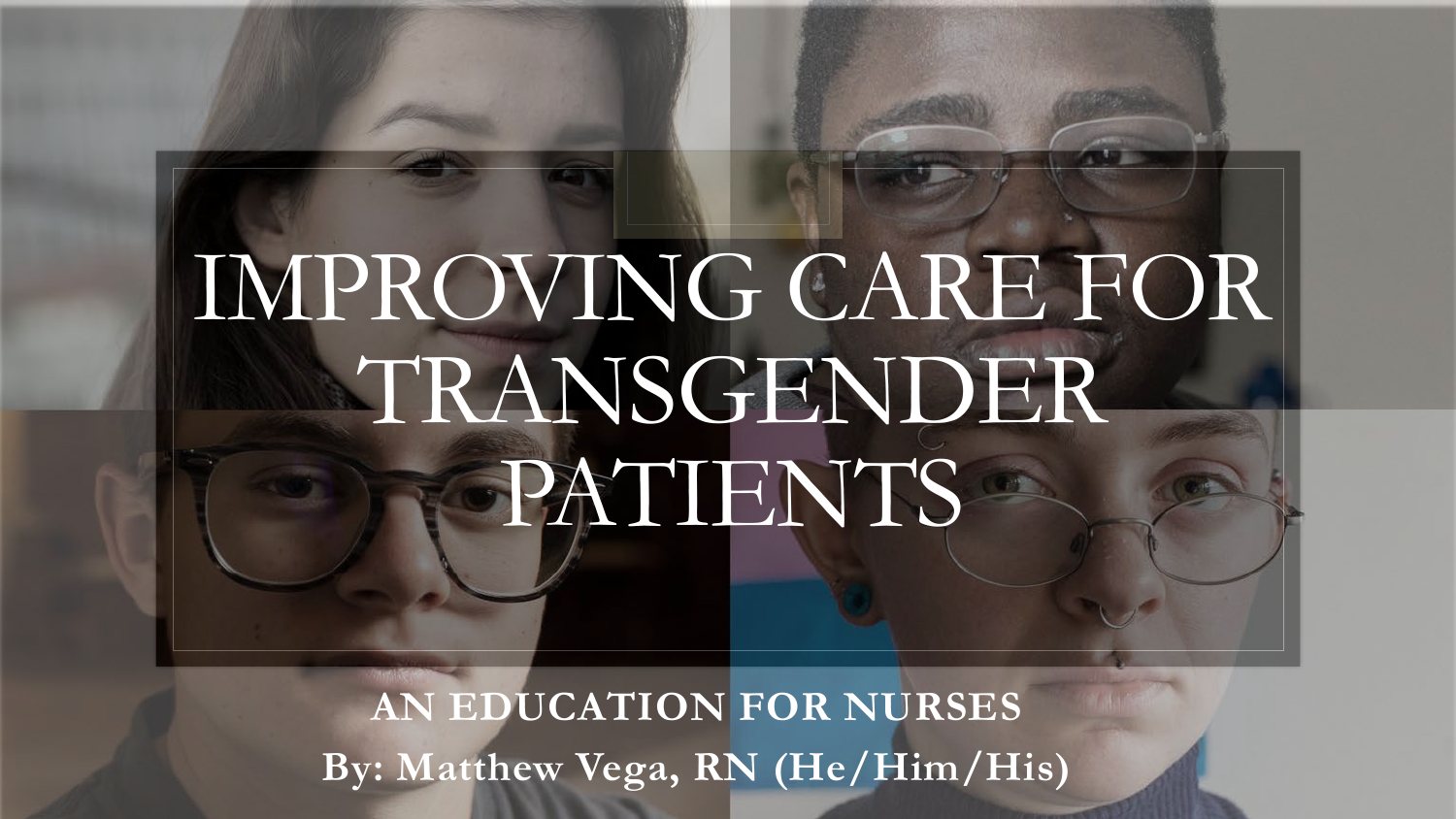#### TRANSGENDER HEALTH DISPARITIES

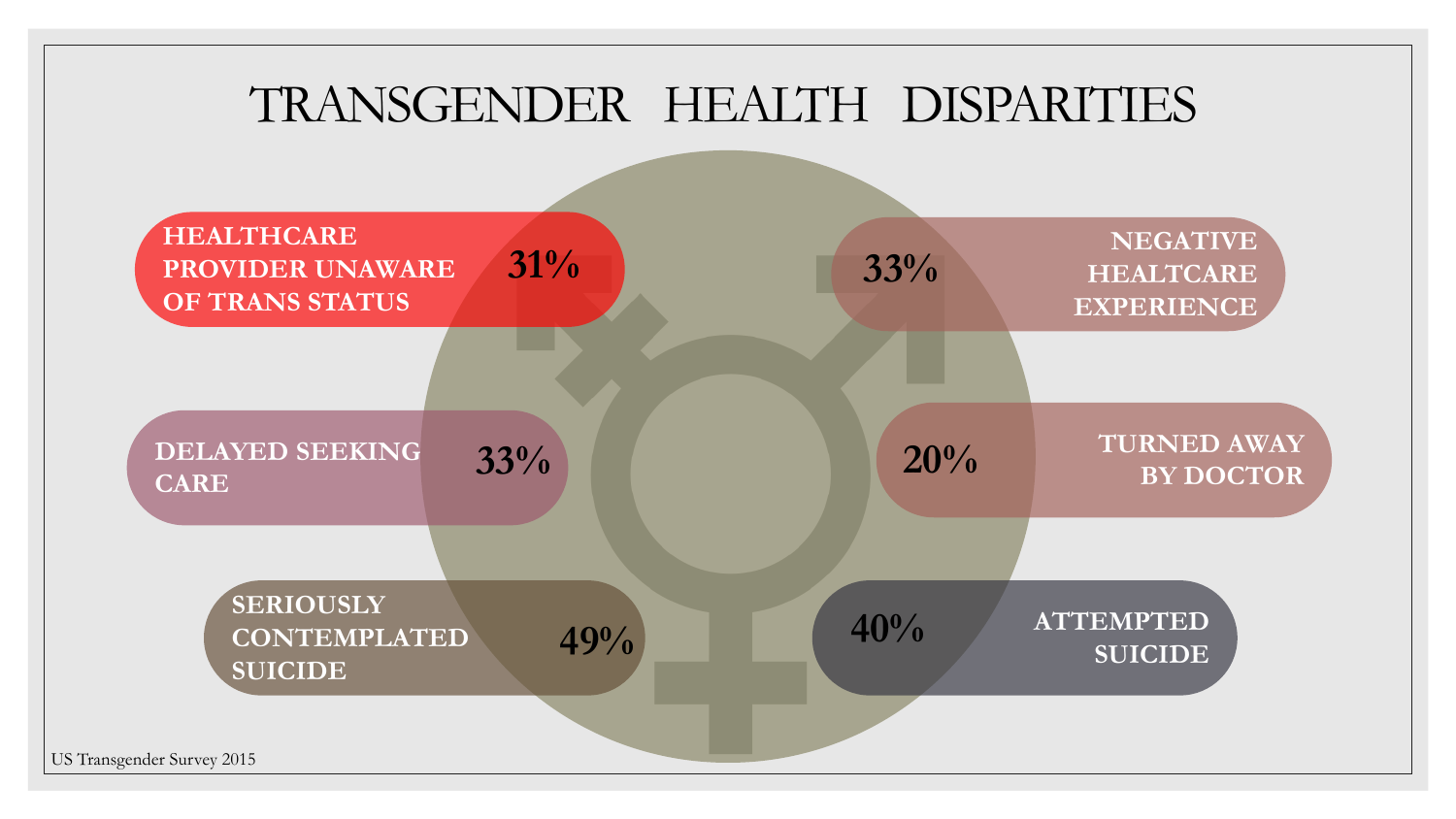

MJ Eliason - 2010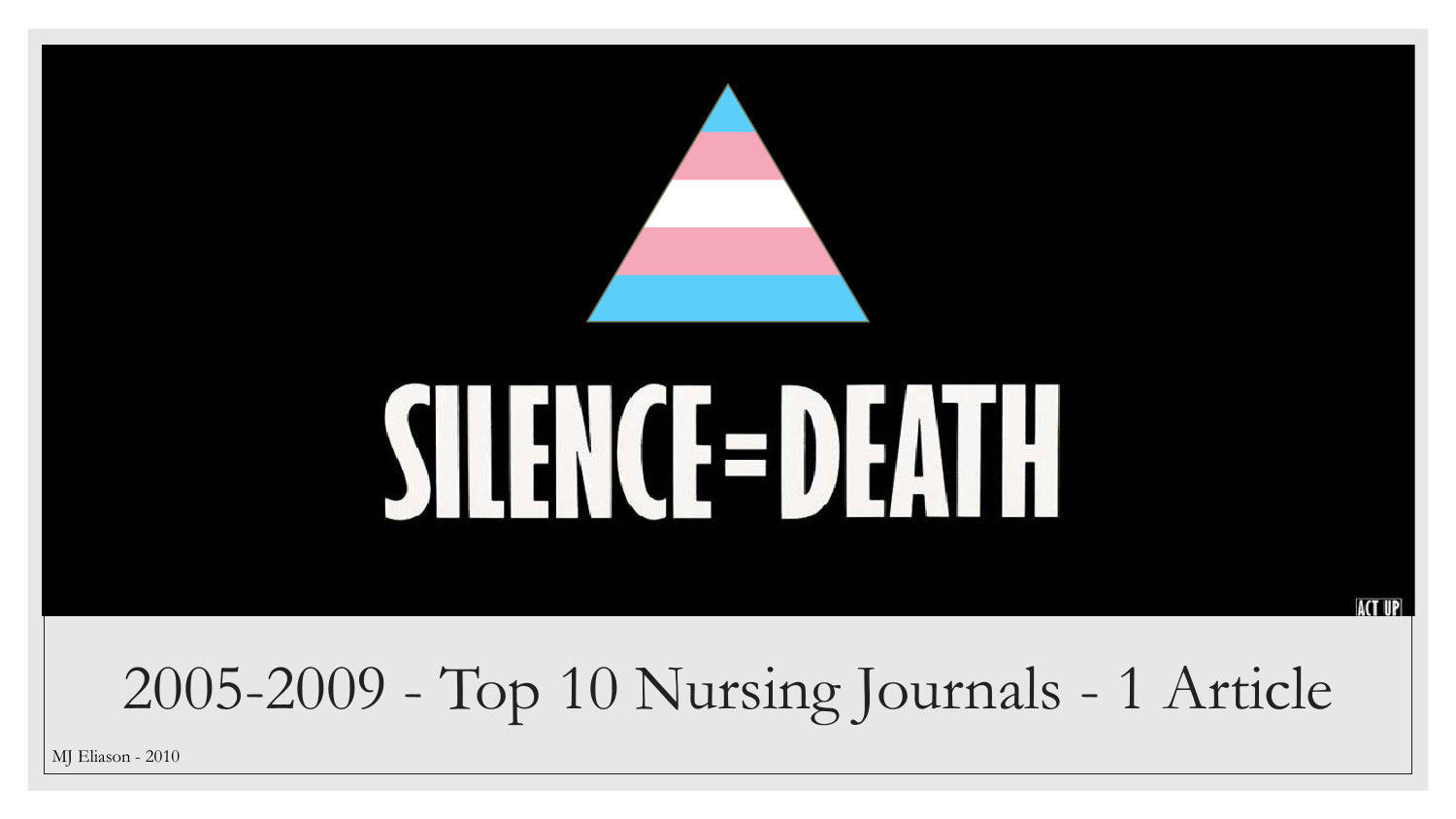### Standards of Care

Education Modules

Scope of RN

WPATH 2020, Matza et al. 2015, CA BRN 2006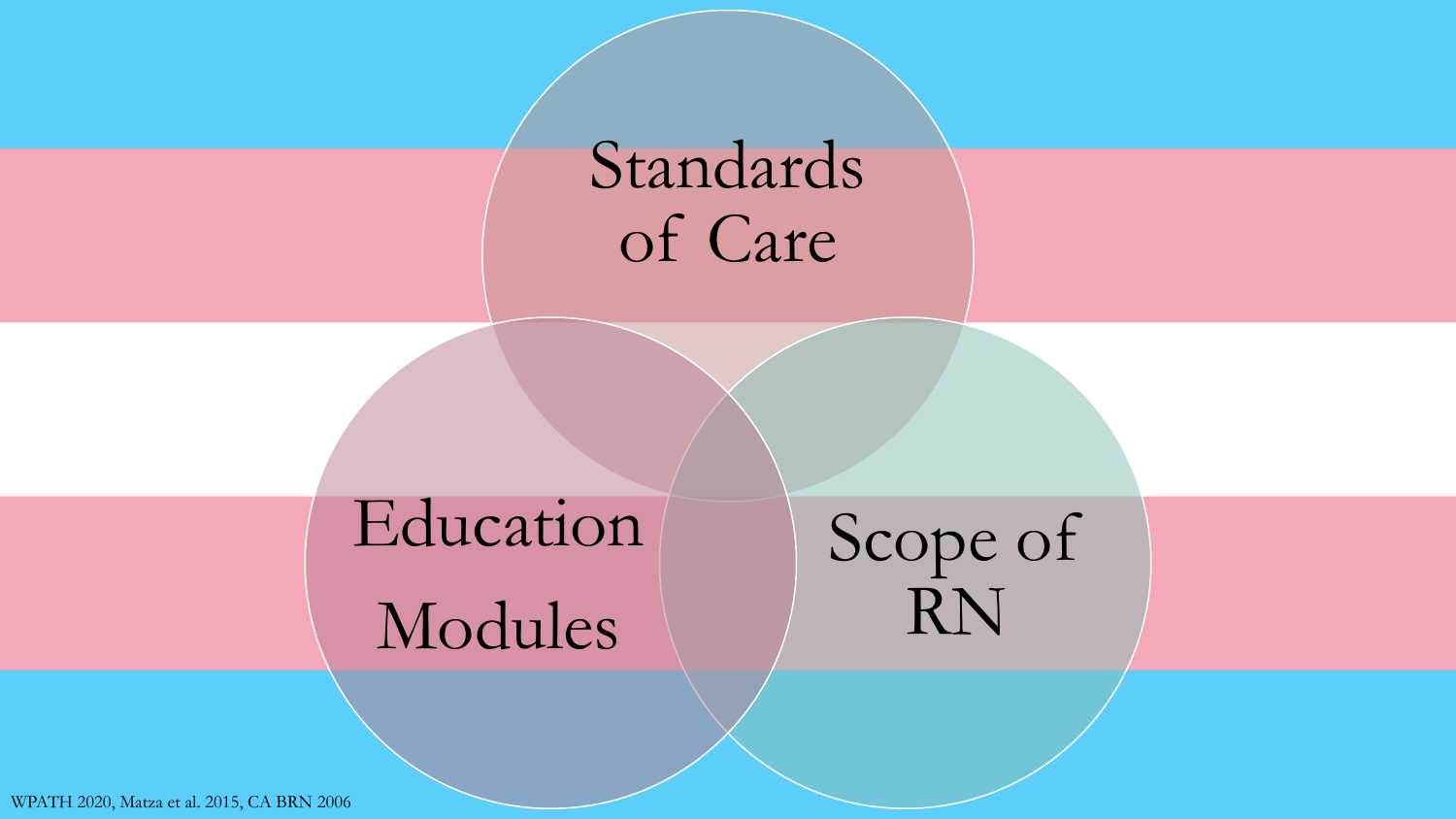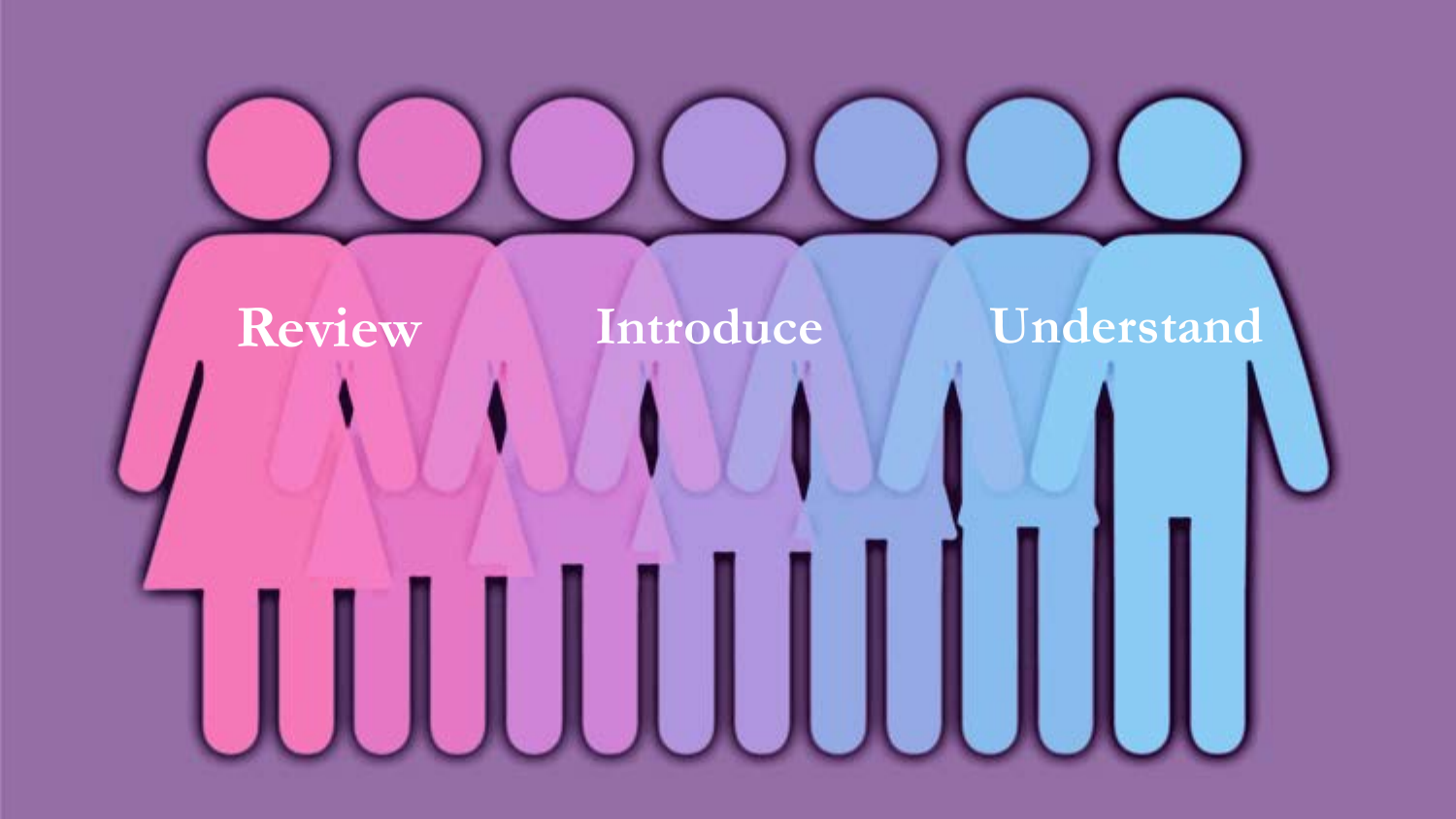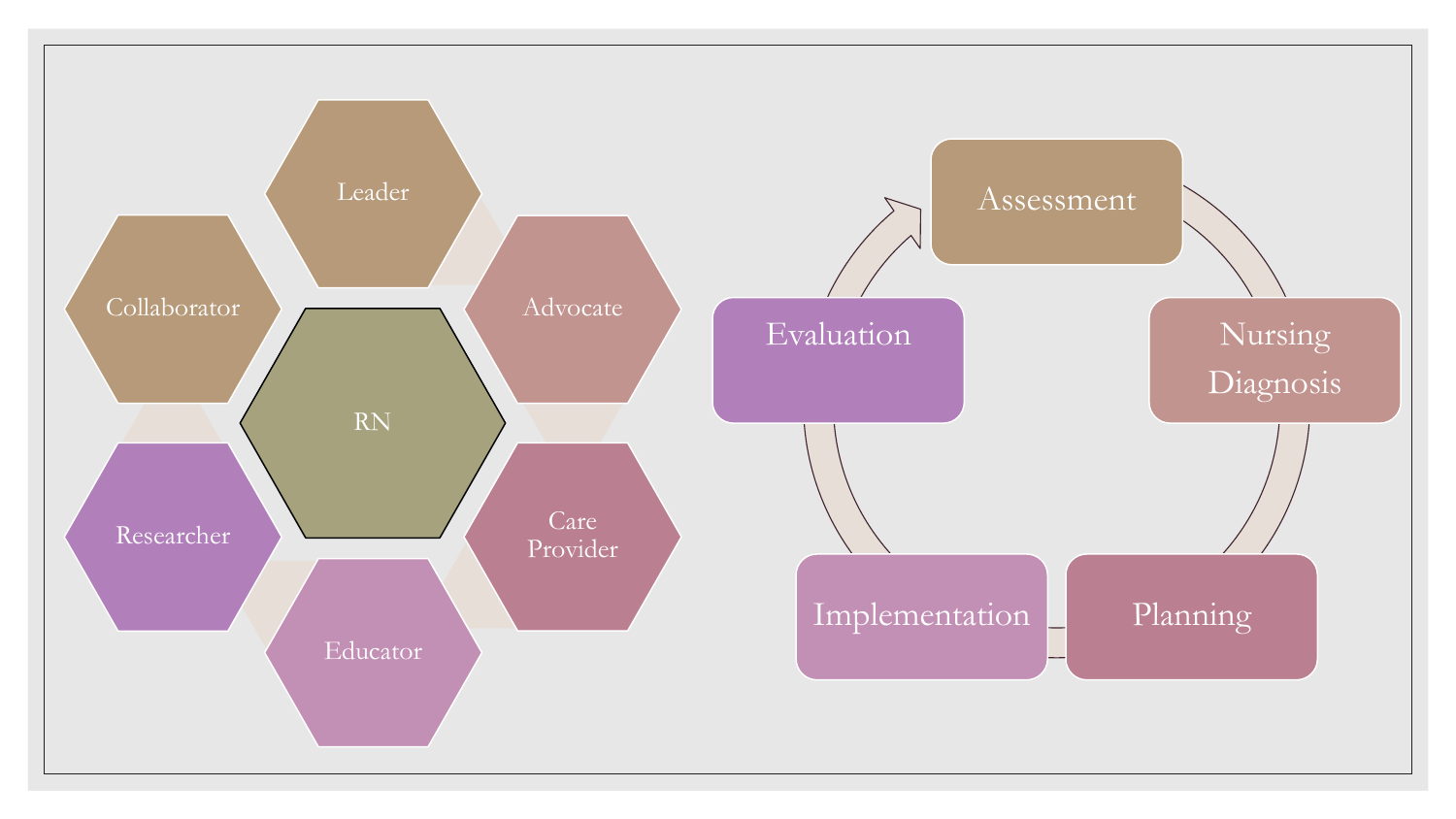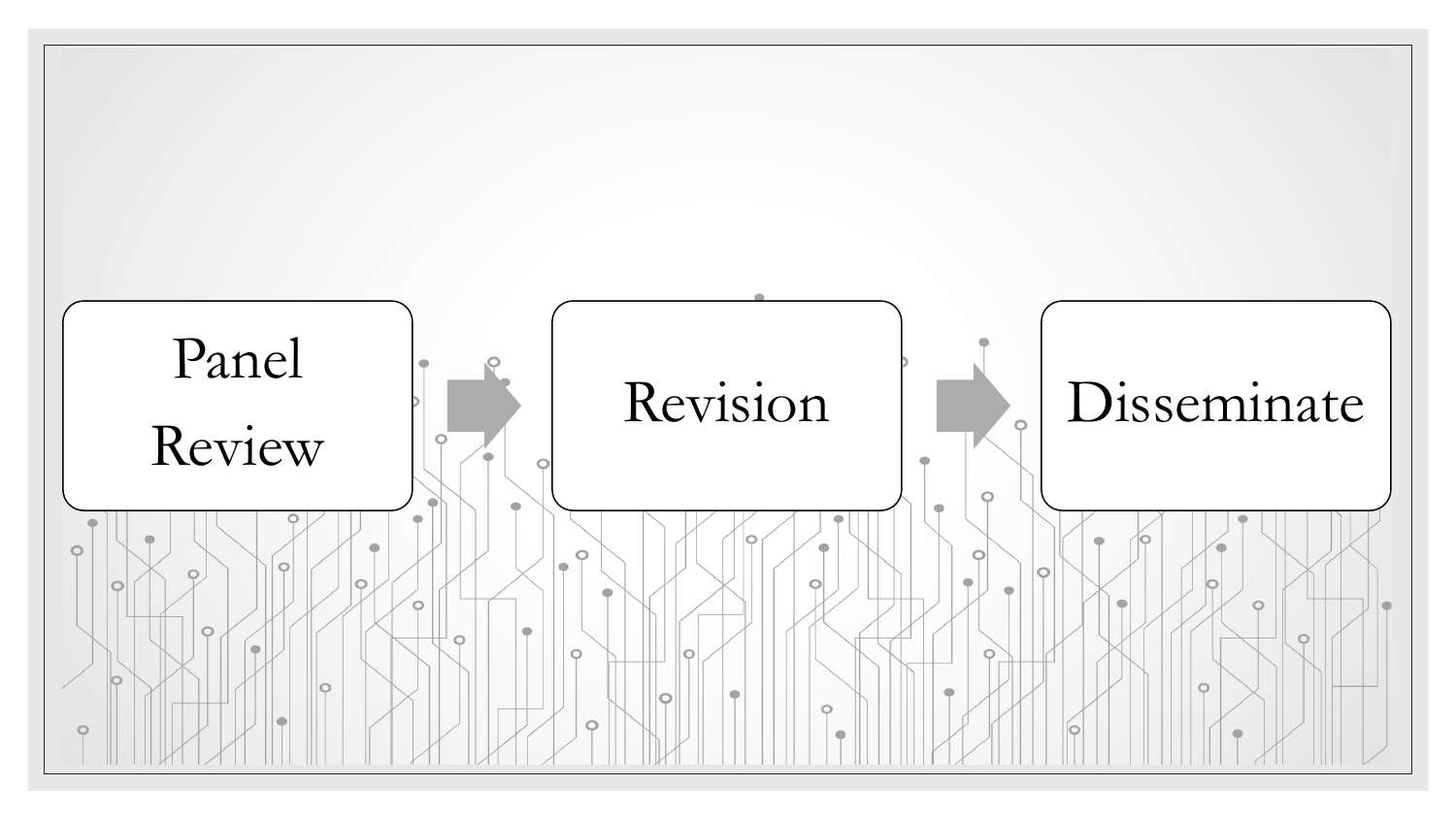## THANK YOU!

Thesis Chair: Dr. Seigel Thesis Committee: Dr. Adams & Dr. Rice University of California, Davis Betty Irene Moore School Of Nursing Faculty and Fellow Classmates My Panelists My Loving Family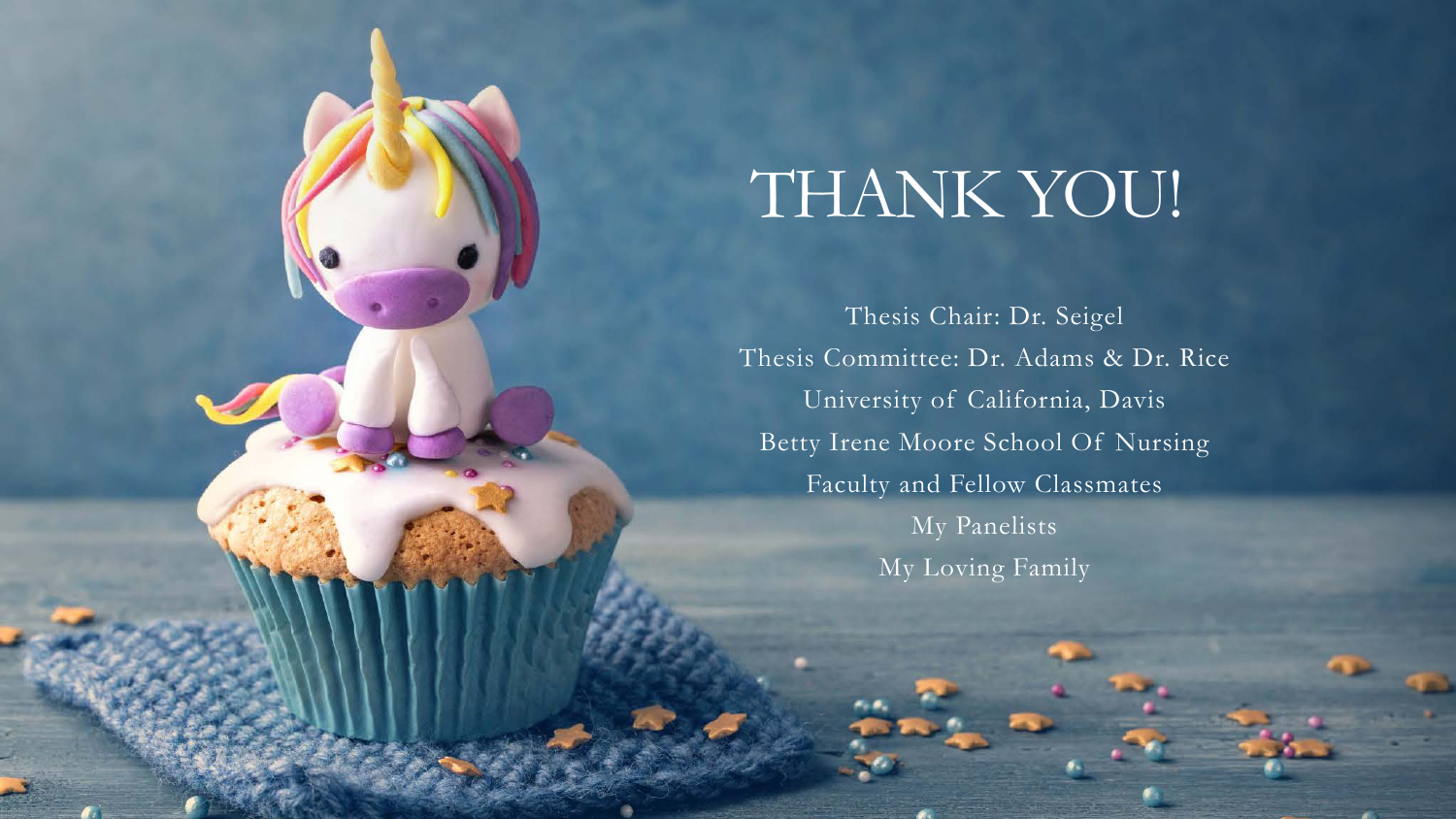#### Works Cited

- California, California. Board of Registered Nursing, & LexisNexis. (2006). *California Nursing Practice Act : With regulations and related statutes* (2006 ed.). Charlottsville, VA.: LexisNexis.
- Coleman, E., Bockting, Botzer, Cohen-Kettenis, Decuypere, Feldman, . . . Lev. (2012). Standards of Care for the Health of Transsexual, Transgender, and Gender-Nonconforming People, Version 7. *International Journal of Transgenderism, 13*(4), 165-232.
- Eliason, M. J., Dibble, S., & DeJoseph, J. (2010). Nursing' s Silence on Lesbian, Gay, Bisexual, and Transgender Issues: The Need for Emancipatory Efforts. *Advances in Nursing Science, 33*(3), 206-218.
- James, S. E., Herman, J. L., Rankin, S., Keisling, M., Mottet, L., & Anafi, M. (2016). The Report of the 2015 U.S. Transgender Survey. Washington, DC: National Center for Transgender Equality.
- Matza, A., Sloan, C., & Kauth, M. (2015). Quality LGBT Health Education: A Review of Key Reports and Webinars. *Clinical Psychology: Science and Practice, 22*(2), 127-144.